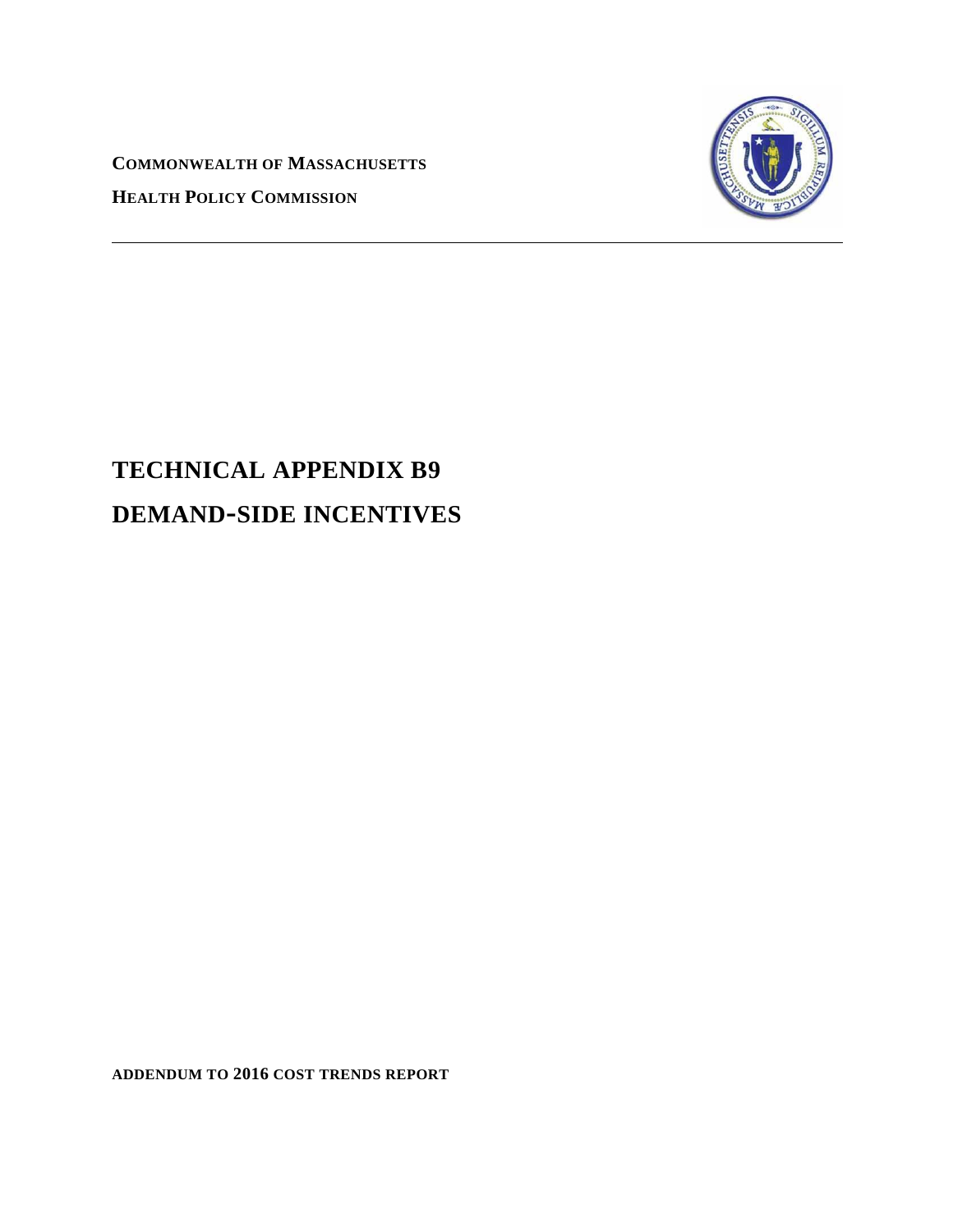## **Contents**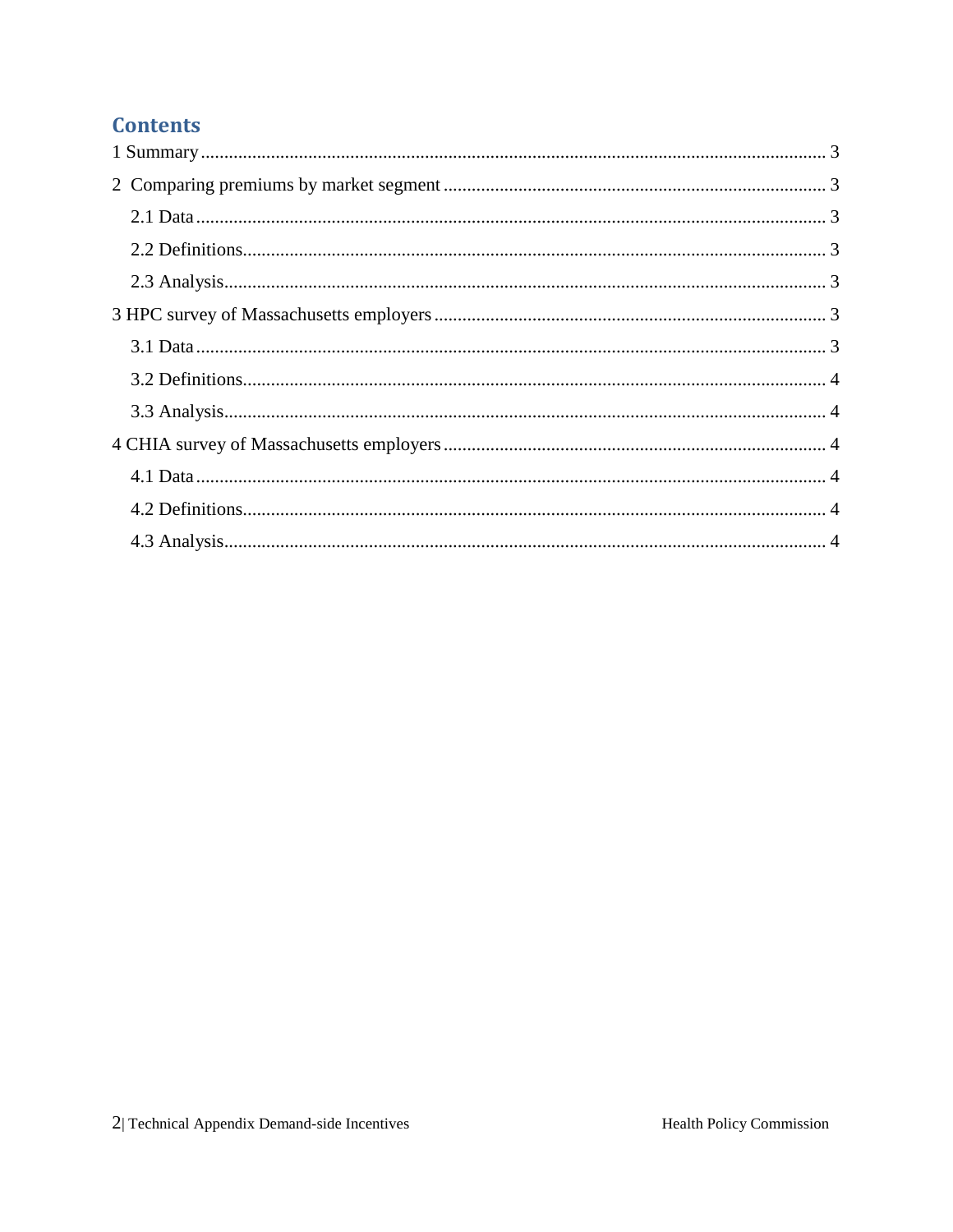#### <span id="page-2-0"></span>**1 Summary**

This appendix describes the Health Policy Commission's (HPC) approach to the analyses contained in **Chapter 9: "Demand-side Incentives"** of the 2016 Cost Trends Report.

## <span id="page-2-1"></span>**2 Comparing premiums by market segment**

#### <span id="page-2-2"></span>**2.1 Data**

The analysis was based on the underlying data reported in the Center for Health Information and Analysis' (CHIA) 2016 Annual Report on the Performance of the Massachusetts Health Care System. To better compare premiums across group sizes, this data was further adjusted by Oliver Wyman by applying common risk adjustment factors (for age, gender, and actuarial value) for all insurers in the data – this data was provided to HPC upon special request.

#### <span id="page-2-3"></span>**2.2 Definitions**

CHIA uses the following group size definitions: the small group market includes firms with 50 or fewer employees, the mid-size market includes firms with 51-100 employees, the large group market includes firms with 101-499 employees and the jumbo group market includes firms with 500 or more employees.

Additional detail is available in CHIA's Technical Appendix accompanying the premium data.<sup>1</sup>

#### <span id="page-2-4"></span>**2.3 Analysis**

Premiums are expressed relative to the average reported premium amounts (scaled premiums, net of MLR rebates) for the small group market in 2013 as reported in the data book associated with the 2016 annual report (see tab 9).

### <span id="page-2-5"></span>**3 HPC survey of Massachusetts employers**

#### <span id="page-2-6"></span>**3.1 Data**

 $\overline{a}$ 

The HPC contracted with Associated Industries of Massachusetts (AIM) to design a survey that was emailed to 3,756 employers of various sizes throughout Massachusetts. The HPC received 188 responses—92 small firms, 38 mid-size firms, 46 large firms, and 11 jumbo firms. The HPC also convened a focus group of ten employers to follow-up on certain survey questions and to obtain more in-depth information on challenges and opportunities surrounding offering and management of health insurance benefits.

<sup>&</sup>lt;sup>1</sup> Center for Health Information and Analysis. 2016 Annual Report Technical Appendix: Enrollment Cost of Coverage and Payer Use of Funds. 2016. *Available at* http://www.chiamass.gov/annual-report.